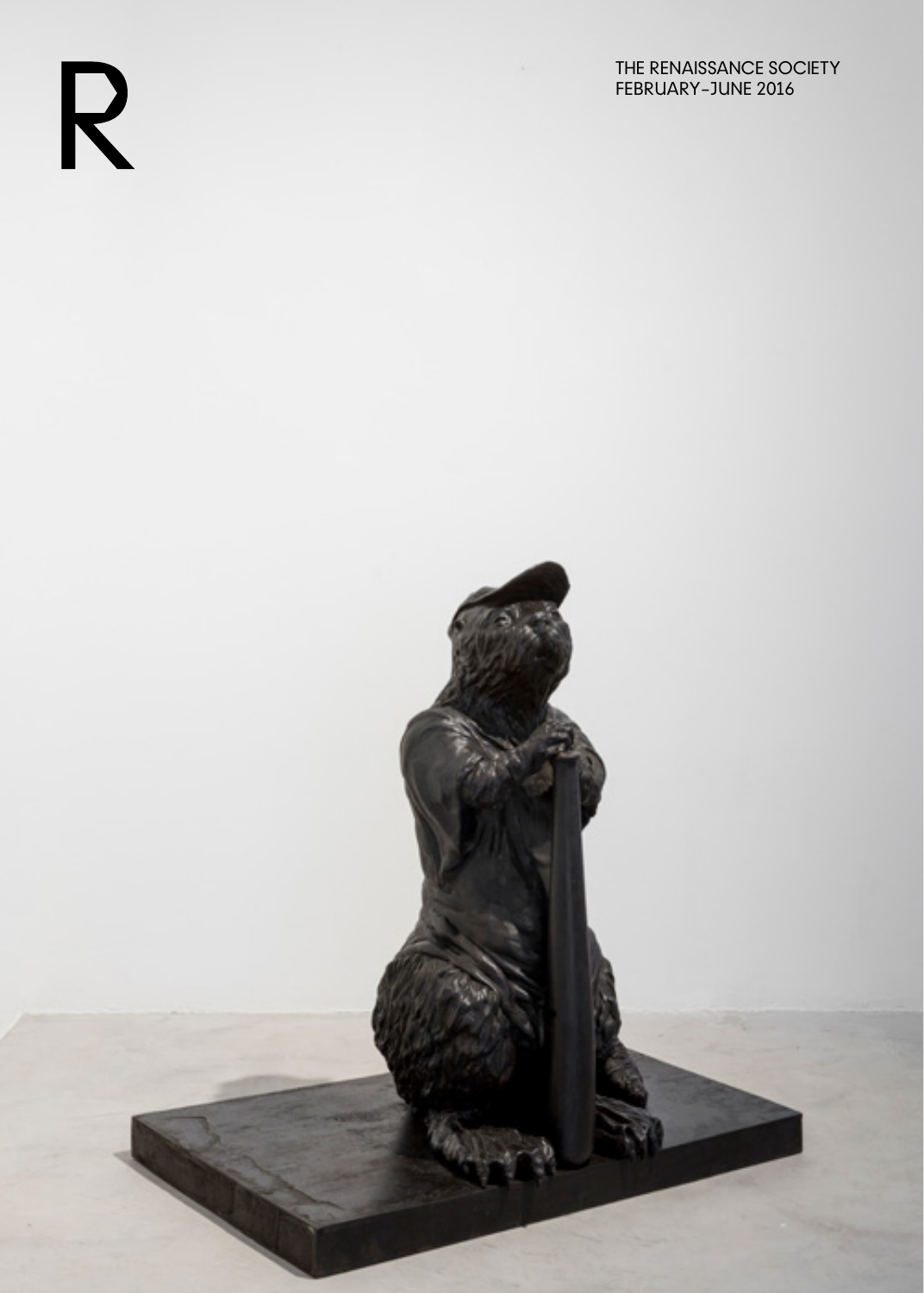# PETER WÄCHTLER SECRETS OF A TRUMPET

A lounging bronze crocodile, an oversized leather bandage, an animated rat singing Bruce Springsteen: Peter Wächtler's practice oscillates between the prosaic and the outlandish. The artist's fascination with pop culture— "I am attracted to bestsellers, page-turners, tearjerkers, blockbusters," he has written—is grounded in his attention to the casual failings of everyday life. His works are neither ironic nor sentimental: though composed of familiar elements and executed in earnest, they acknowledge a limit to their ability to communicate, often to comedic efect.

Wächtler is a prodigious writer, and these texts inform the rest of his practice, which also includes drawings, sculptures, and flm. The tales he spinswhether embodied in an object or relayed in prose or moving image feature protagonists mired in various degrees of disquiet, melancholy, and ineptitude. Repetition is a key element, representing ongoing attempts by the characters, narrator, or even the artist himself to overcome the gap between intention and afect. The sympathy of the artist for his subjects and their travails is underscored by a homespun, heartfelt aesthetic.

At the Renaissance Society, Wächtler presents a new body of work, including watercolors and large-scale bronze fgures. *Secrets of a Trumpet* is the Brussels-based artist's frst solo museum exhibition in the United States.





SAT, FEB 06, 4–7PM **Opening reception** with artist talk at 5pm

WED, FEB 17, 6PM **Exhibition walk-through** with curator Solveig Øvstebø

SUN, MAR 06, 2PM **Exhibition walk-through** with artist Zachary Cahill

Above: Peter Wächtler, Untitled, 2014. Courtesy of the artist and dépendance, Brussels. Photo: Sven Laurent.

Opposite: Peter Wächtler, Get on Board 6, 2015. Courtesy of the artist and Reena Spaulings, New York.

*This exhibition is supported by the Institut für Auslandsbeziehungen e.V. Stuttgart and the National Endowment for the Arts. Programming support is provided by Christie's.*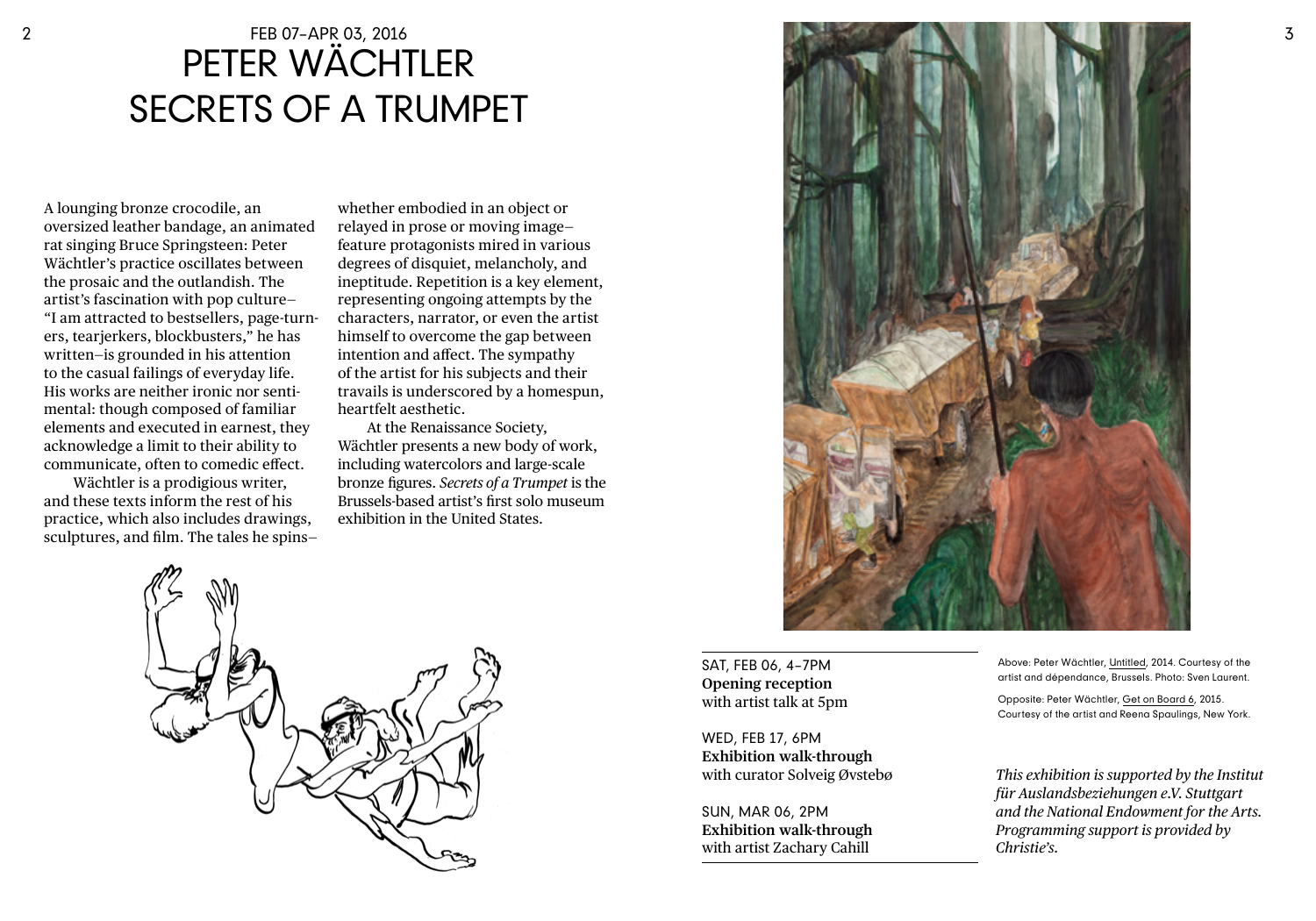



Above: Peter Downsbrough, AND, 2015, installation view. Image copyright of the artist and Artists Rights Society, courtesy of Galerie Thomas Zander, Cologne. Photo: Ulrik Eichentopf.

Below: Falke Pisano, The value in mathematics (language), video still, 2015. Courtesy of the artist and Hollybush Gardens, London.

## APR 24–JUN 26, 2016 BETWEEN THE TICKS OF THE WATCH KEVIN BEASLEY, PETER DOWNSBROUGH, GOUTAM GHOSH, FALKE PISANO, MARTHA WILSON

What we understand to be true is continually honed by the dialectic between skepticism and certainty. Doubt can be an essential epistemological method for identifying new avenues of inquiry, opening space for the germination of novel forms and concepts. At the same time, doubt also eats away at the foundation of understanding itself, calling into question the very possibility of knowledge.

*Between the Ticks of the Watch* presents a platform for considering doubt as both a state of mind and pragmatic tool. Rather than defning the concept, the exhibition traces how uncertainty manifests itself. In diferent ways, the artworks presented and accompanying program of talks and screenings ofer glimpses of how the condition of doubt permeates questions of scientifc verifcation, identity, construction of language, and broader philosophical concerns.

Kevin Beasley presents a new installation featuring objects comprised of gas masks and megaphones: these hybrids are poised both to defend against and to facilitate expressions of power. Here, they lay on the floor, ready to be activated in situations of confict.

Peter Downsbrough's works are marked by an investigation into the spatial possibilities of language and the linguistic possibilities of space. His spare installations use lines to structure and divide and treat words as objects

which are frequently split, mirrored, or otherwise manipulated.

The collaged drawings of Goutam Ghosh appear to have been paused mid-execution; often structured by an underlying grid, the remaining empty space lingers uncertainly between inception and completion.

*The value in mathematics (language)*, a recent video by Falke Pisano, centers on a conversation between the artist and two ethnomathematicians as they discuss how qualitative interpretations can undermine what are otherwise considered to be objective truths.

With a biting playfulness, Martha Wilson combines photography and text to stage acts of self-questioning, using her own shifting appearance to explore the fuidity of identity and its representations.

SUN, APR 24, 4–7PM **Opening reception** Kevin Beasley performs a new work at 5pm in the gallery

WED, MAY 11, 6PM **Exhibition walk-through** with curator Solveig Øvstebø

*This exhibition is supported by the National Endowment for the Arts and Harper Court Arts Council.*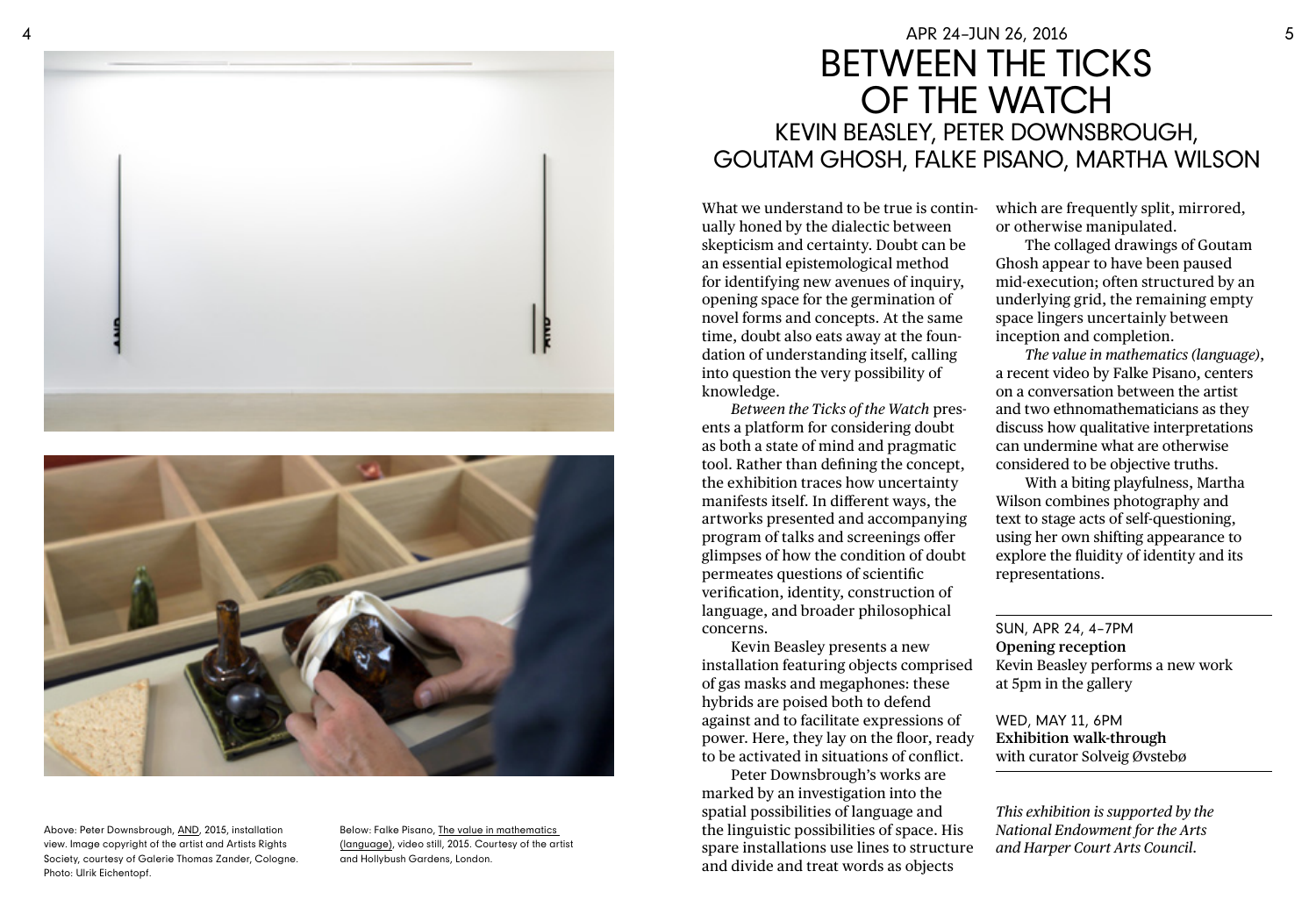### BETWEEN THE TICKS OF THE WATCH TALKS SOCIAL SCIENCES 122, 1126 E 59TH ST

#### RICHARD SHIFF THU, APR 28, 7PM

Art historian Richard Shif's 2008 book *Doubt* (Routledge) considers the tensions that arise between practicing art and practicing criticism, which he identifes as the diference between intuition and reason. He cites uncertainty not as a retreat to relativism, but as a critical tool for thinking clearly about art and art history. Criticism is enhanced when it borrows some of art's intuitive doubt. In this talk, he expands his argument to consider the work in the Renaissance Society's exhibition.

#### ON DOUBT THU, MAY 05, 7PM

#### JAMES CONANT

James Conant is a philosopher who has written extensively on the philosophy of language, ethics, and metaphilosophy. He recently co-edited *Varieties of Skepticism: Essays after Kant, Wittgenstein, and Cavell* (Walter de Gruyter, Berlin, 2014), and in this talk he discusses the diferent ways in which doubt has been understood historically and in contemporary philosophy.

> SHADI BARTSCH-ZIMMER AND ROBERT J. RICHARDS

Shadi Bartsch-Zimmer, Professor of Classics and Gender Studies and Director of the Stevanovich Institute on the Formation of Knowledge at the University of Chicago, and Robert J. Richards, Professor of the History of Science and Medicine at the University of Chicago, discuss the value of doubting our assumptions about sex, science, and democracy.

*Presented in partnership with the Stevanovich Institute on the Formation of Knowledge.*

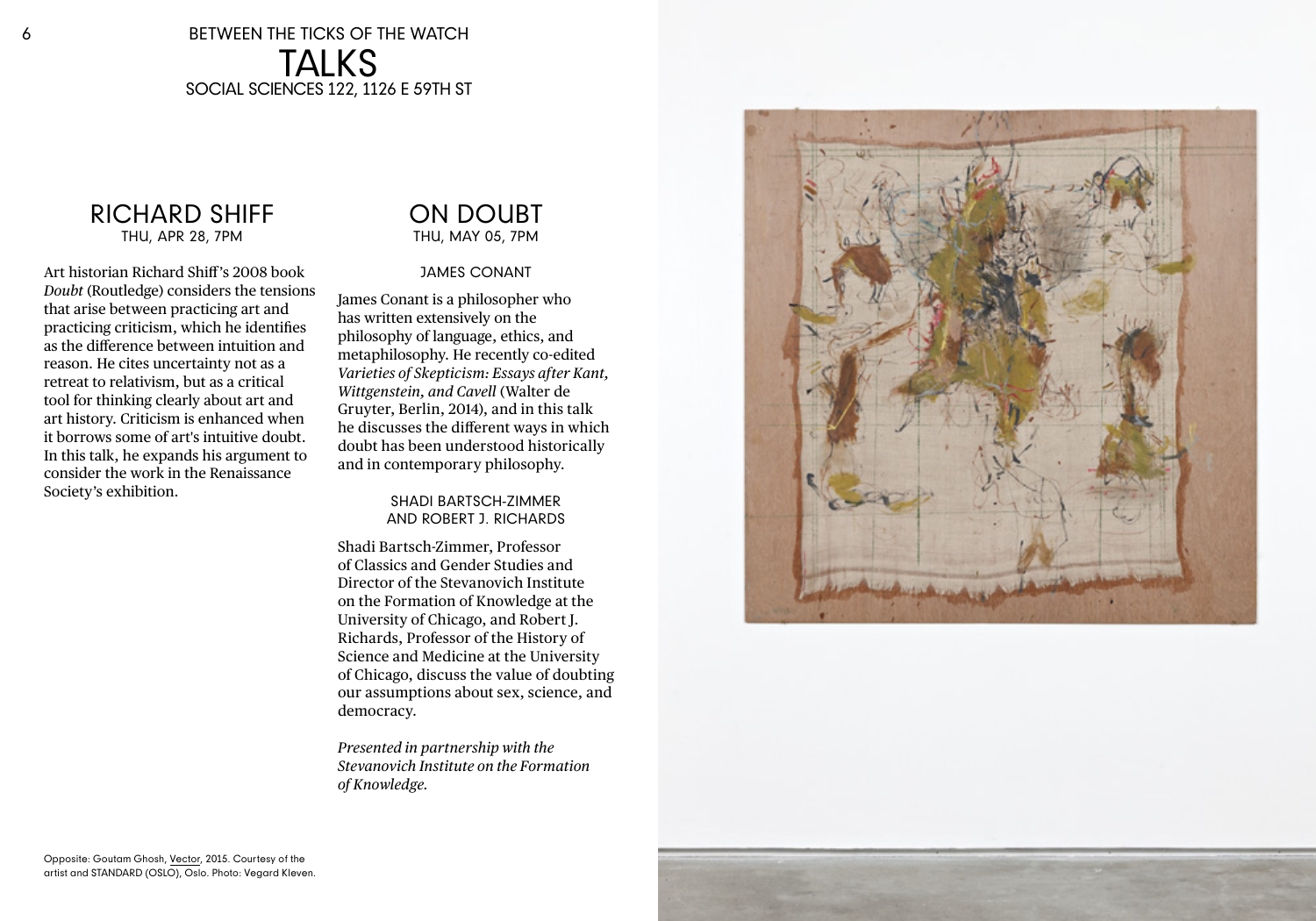

#### 12 O'CLOCK BOYS SAT, MAY 07, 2PM

This documentary follows Pug, a 13-yearold boy from Baltimore's Westside who yearns to join the urban dirt bike riders known as the 12 O'Clock Boys: young African American men who tear around the city, popping wheelies and weaving through traffic. As his fascination grows, it begins to eclipse everything else in his life.

SHORTS PROGRAM SAT, MAY 14, 2PM

These artist works explore how uncertainty affects the personal, the political, and the social. Phil Collins' *marxism today (prologue)* follows the fortunes of former teachers of Marxism-Leninism in Communist East Germany; *The Role of a Lifetime* by Deimantas Narkevičius considers the ethical responsibilities of the artist and the impossibility of objectivity; and in *The Amateurist* Miranda July portrays a woman on the brink of a technologically-driven madness.









FLAT IS BEAUTIFUL SAT, MAY 21, 2PM

Artist Sadie Benning's experimental live-action cartoon uses masks, animation, subtitles, drawings, and dramatic scenes to investigate the psychic life of an androgynous eleven-year-old. Growing up in a working class neighborhood with her single mother and gay roommate, the protagonist confronts the loneliness of living between masculine and feminine in a culture obsessed with defning gender diference.

#### *Presented in partnership with Doc Films.*

Above, clockwise from top left:

Miranda July, The Amateurist, 1998. Color, stereo; 14 min. Image copyright of the artist, courtesy of Video Data Bank, www.vdb.org.

Deimantas Narkevicius, The Role of a Lifetime, 2003. 16 mm film transferred onto DVD; color and black & white, sound: English spoken; 16 min 50 sec. Image courtesy of Maureen Paley, London.

Phil Collins, marxism today (prologue), 2010. HD digital video; color and black & white, sound; 35 min. Image courtesy of Shady Lane Productions and Tanya Bonakdar Gallery, New York.

Sadie Benning, Flat Is Beautiful, 1998. Black & white; 50 min. Image copyright of the artist, courtesy of Video Data Bank, www.vdb.org.

Above: Lotfy Nathan, 12 O'Clock Boys, 2013. HD digital video; color, sound; 76min. Image courtesy of Oscilloscope Pictures. Photo: Noah Rabinowitz.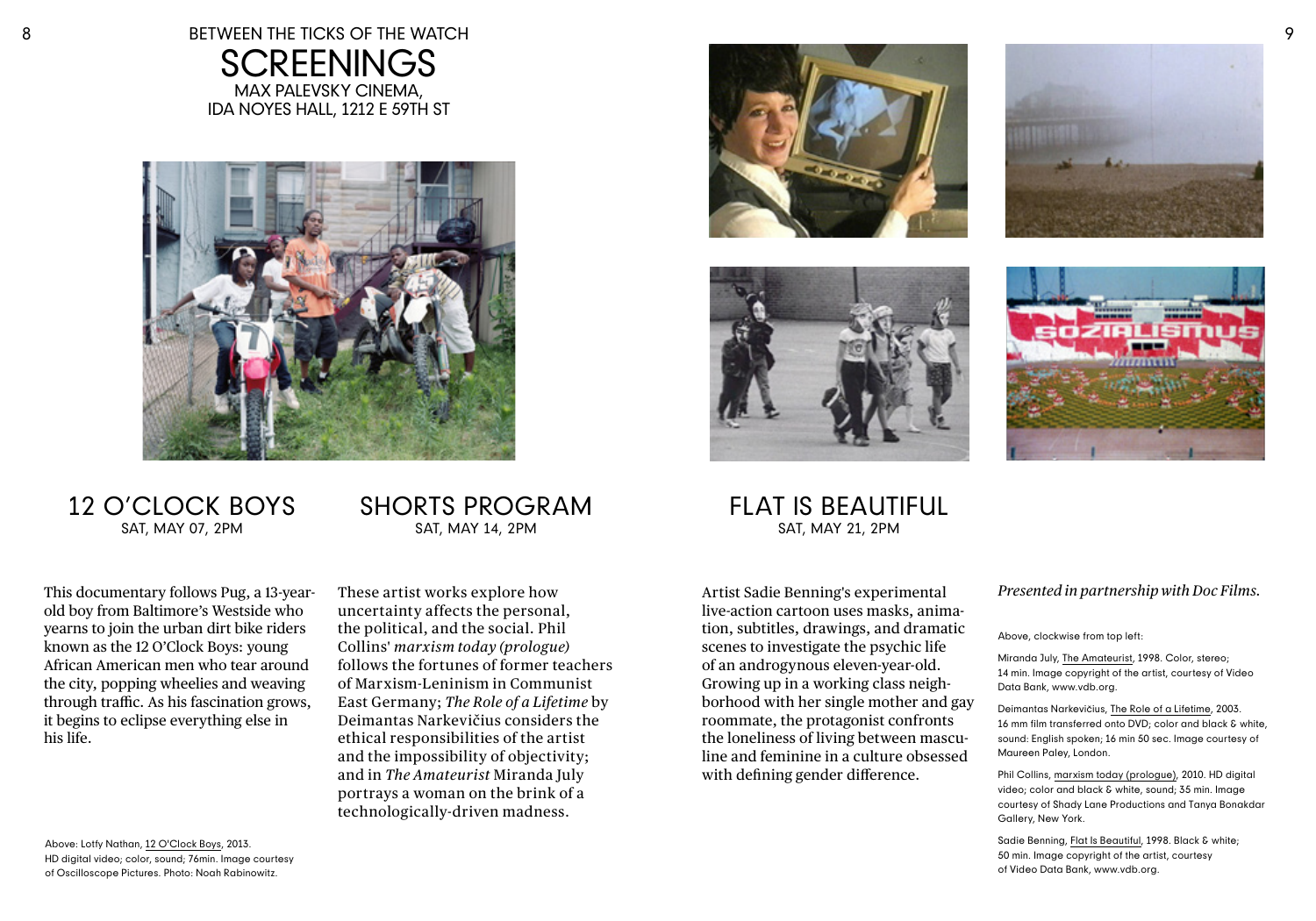### SOUTH/NORTH, FEATURING MESIAS **MAIGUASHCA** WED, FEB 24, 8PM BOND CHAPEL, 1050 E 59TH ST

Ecuadorian native Mesias Maiguashca has been established in Germany as a composer and teacher for more than fve decades. Born to indigenous parents and a former student of Stockhausen, his musical language re fects the profound impact that the Andean folklore of his youth and the rigor of the European avant-garde have had on his perception of sound. This concert features the pre miere of a composition by Maiguashca along with works by Mauricio Kagel, Helmut Lachenmann, and Chicago-based Ecuadorian composer Juan Campoverde.

*Presented in partnership with the Frequency Series and Fonema Consort with support from Goethe-Institut.*



#### Opposite, above and below:

Martha Wilson, Mirror Mirror, 2014, left photo by Richards Jarden (1973), right photo by Michael Katchen (2014). Courtesy of the artist and P.P.O.W, New York.

#### Kevin Beasley, Movement I: DEF/ACHE/CRYSTALLINE/

SLEEVE, performance view, May 16, 2014, Whitney Biennial 2014, Whitney Museum of American Art, New York. Courtesy of the artist and the Whitney Museum of American Art. Photo: Paula Cort. Above: Mesias Maiguashca. Courtesy of the artist.



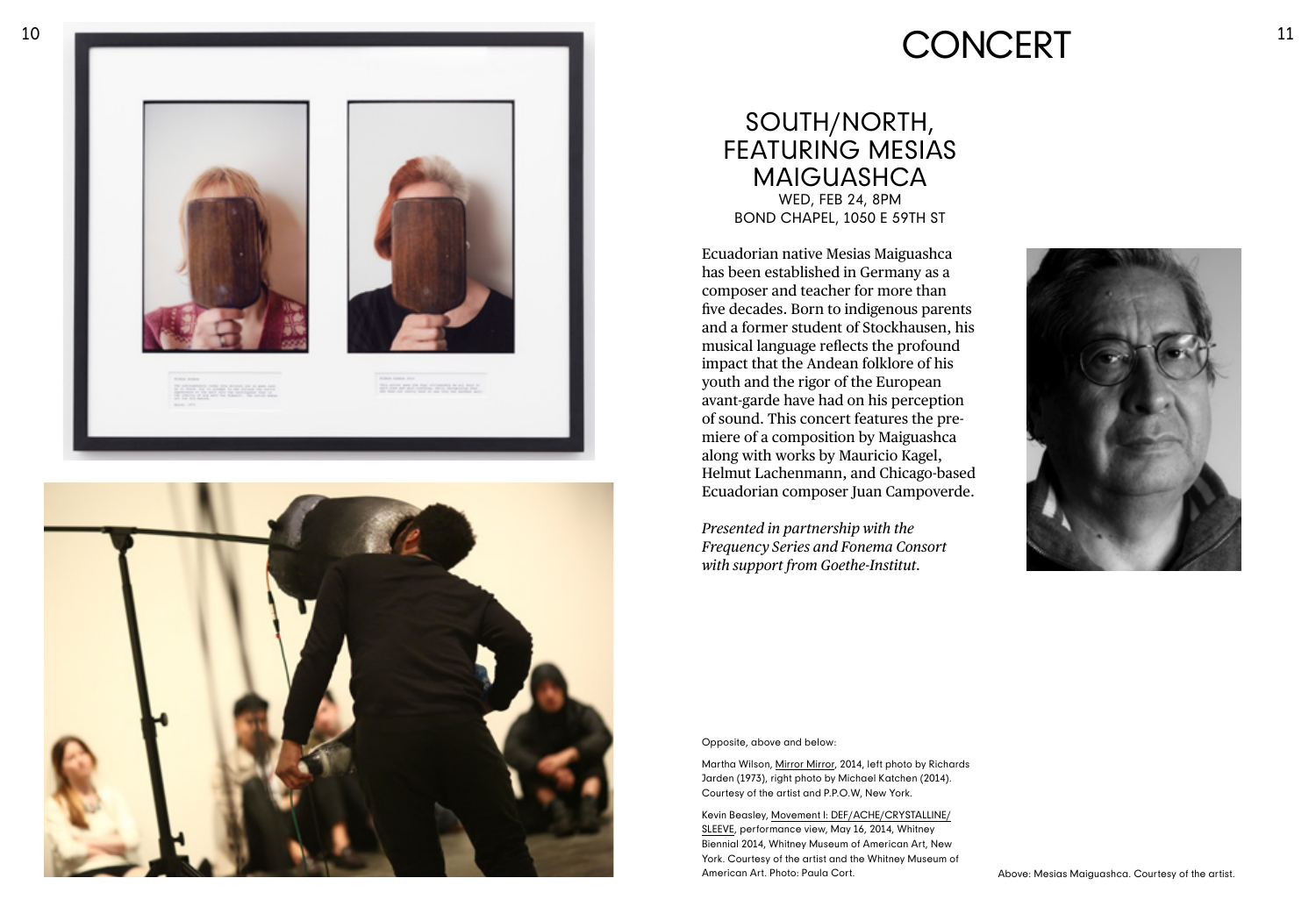# 12 RECENT PUBLICATIONS <sup>Visit store</sup> and other Renaissancesociety.org to purchase 13



| notes (8 pieces)      |
|-----------------------|
| source a new          |
| world                 |
| music: creative music |
| by                    |
| leo smith             |
|                       |
|                       |

### CENTENNIAL: A HISTORY OF THE RENAISSANCE SOCIETY 1915–2015

Considering the institution's frst hundred years from a number of social, cultural, and historical vantage points, this volume features contributions from Davarian L. Baldwin, R.H. Quaytman, Anne Rorimer, and more. It also includes an interview between Susanne Ghez, Solveig Øvstebø, and Hamza Walker, and a comprehensive timeline of the institution's programming to date.

# WADADA LEO SMITH, NOTES (8 PIECES)

This new, limited edition of Smith's 1973 publication is accompanied by three recent essays by the trumpeter, composer, educator, and visual artist. It also features a new afterward by John Corbett, co-curator of Smith's recent Renaissance Society exhibition, *Ankhrasmation: The Language Scores, 1967-2015*.

### VARDA CAIVANO, THE DENSITY OF THE ACTIONS

**ACTIONS** 

Full color illustrations of the artist's spring 2015 exhibition sit alongside new essays by Paula van den Bosch, Terry R. Myers, and Barry Schwabsky, plus texts by Georges Perec and Peter St John, and an introduction from Solveig Øvstebø.

#### Gabriel Sierra Few war Leave Their Place to. Come Here for Some Minutes.

#### **Coming soon:**

#### MATHIAS POLEDNA

with Solveig Øvstebø, Amy Knight Powell, Bennett Simpson, Andrew Weiner

GABRIEL SIERRA (above) with Douglas Fogle and Irene V. Small

#### SEDUCTIVE EXACTING REALISM

BY MARCEL PROUST 12 with Ivo Andrić, Carolyn Christov-Bakargiev, Hannah Feldman, Irena Haiduk, Solveig Øvstebø, Monika Szewczyk, Marina Vishmidt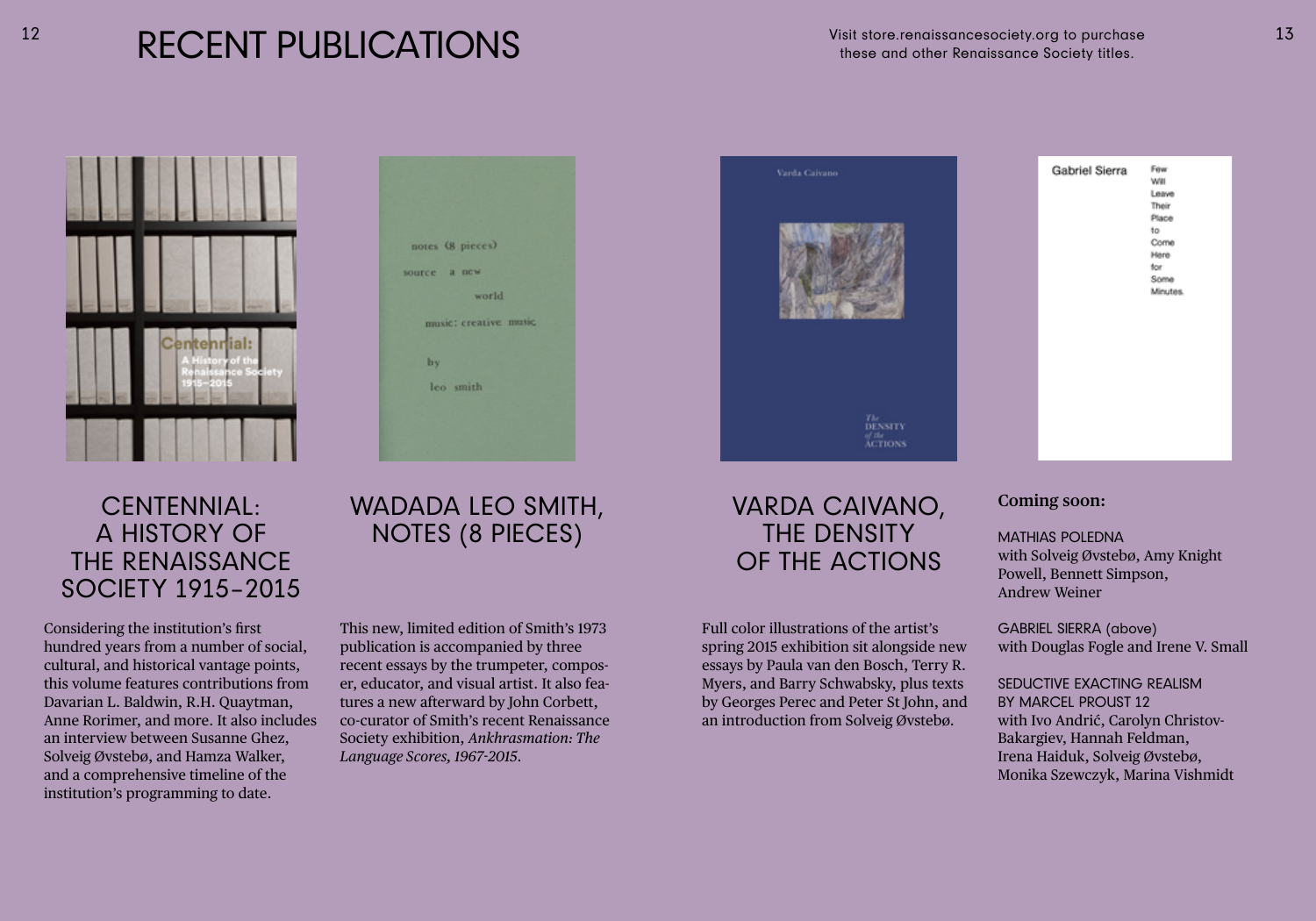### VISITING INFORMATION <sup>14</sup> MEMBERSHIP NISITING <sup>15</sup>

Members of the Renaissance Society share our commitment to art as an essential way to illuminate and address key questions of our times.



Your generosity enables artists to undertake bold, ambitious projects, and it sustains our rich program of exhibitions, talks, concerts, readings, and screenings, all of which are free and open to the public. **Join us: renaissancesociety.org/support.**

#### **FRIEND**

#### \$60/year

- —20% discount on publications
- —Invitation to annual members event
- —Renaissance Society tote bag
- —Recognition in our Annual Report

#### CHICAGO COMMITTEE

\$1,000/year (\$500 for those 35 and under)

- —Invitations to special Chicago Committee events
- —Invitations to the Renaissance
- Society's annual meeting and dinner
- —Plus all Book Club benefts

#### BOOK CLUB

#### from \$300/year

- —One copy of each new publication —10% discount on most Renaissance
- Society editions
- —Plus all Friend benefts

#### INTERNATIONAL COMMITTEE

#### \$2,500/year

- —Invitations to opening reception dinners and exclusive International Committee events
- —Opportunities for art-related travel
- —Plus all Chicago Committee benefts

**All exhibitions and events take place at the Renaissance Society unless otherwise noted.**

**All are free, open to the public, and require no booking unless otherwise noted.**

Please visit our website for a full calendar of events.

**Opening hours** Tue–Fri: 10am–5pm Sat and Sun: 12–5pm Closed Mondays and between exhibitions

We are pleased to accommodate visits from schools, universities, and other groups, and our library and archives are open to researchers by appointment. Please contact us to arrange a visit.

# SUPPORTERS

Major support for the Renaissance Society is generously provided by Alphawood Foundation; Andy Warhol Foundation; Chauncey and Marion D. McCormick Family Foundation; Edlis Neeson Foundation; The MacArthur Fund for Arts and Culture at Prince Charitable Trust: Office of the Provost at the University of Chicago; and the Pritzker Traubert Family Foundation.

Additional ongoing support is provided by Christie's; CityArts Program of the Chicago Department of Cultural Afairs and Special Events, a municipal agency; Harper Court Arts Council; John R. Halligan Charitable Fund; the Michael Asher Foundation; Nuveen Investments; Pritzker Pucker Family Foundation; as well as our many individual supporters.

Cover: Peter Wächtler, Untitled (Otter), 2015. Produced by TheView Studio. Image courtesy of the artist and dépendance, Brussels.